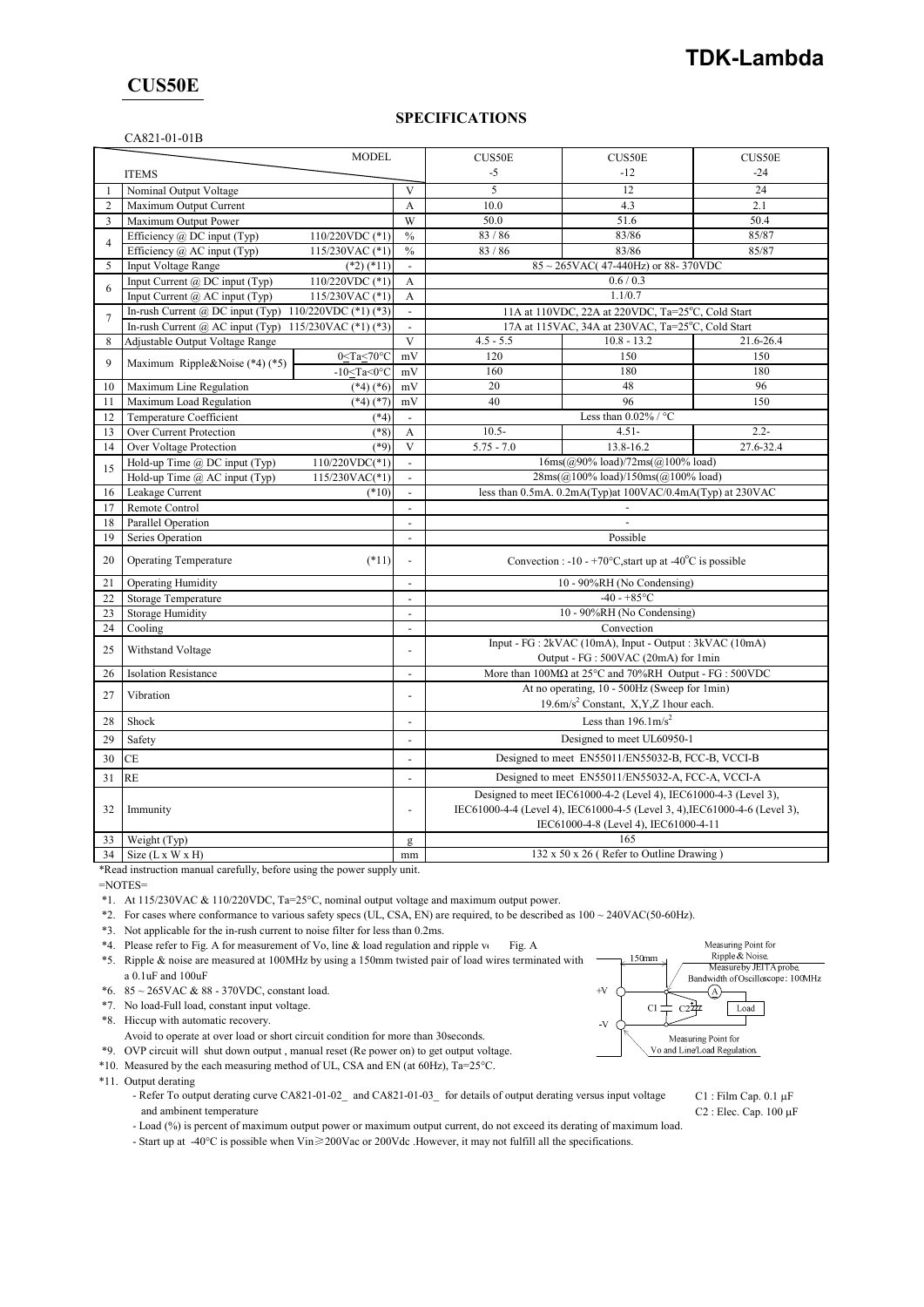# **CUS50E**

# **OUTPUT DERATING**

CA821-01-02

|                  | LOADING CONDITION(%) |
|------------------|----------------------|
| Ta $(^{\circ}C)$ | MOUNTING A, B, C     |
| $-10 - +50$      | 100                  |
|                  | 75                   |
|                  |                      |

## \*COOLING: CONVECTION COOLING \*COOLING: FORCED AIR COOLING

| Ta $(^{\circ}C)$ | LOADING CONDITION(%) |
|------------------|----------------------|
|                  | MOUNTING A,B,C       |
| $-10 - +60$      | 100                  |
|                  | 70                   |

Air Velocity≥0.7m/s: Air must flow through component side.